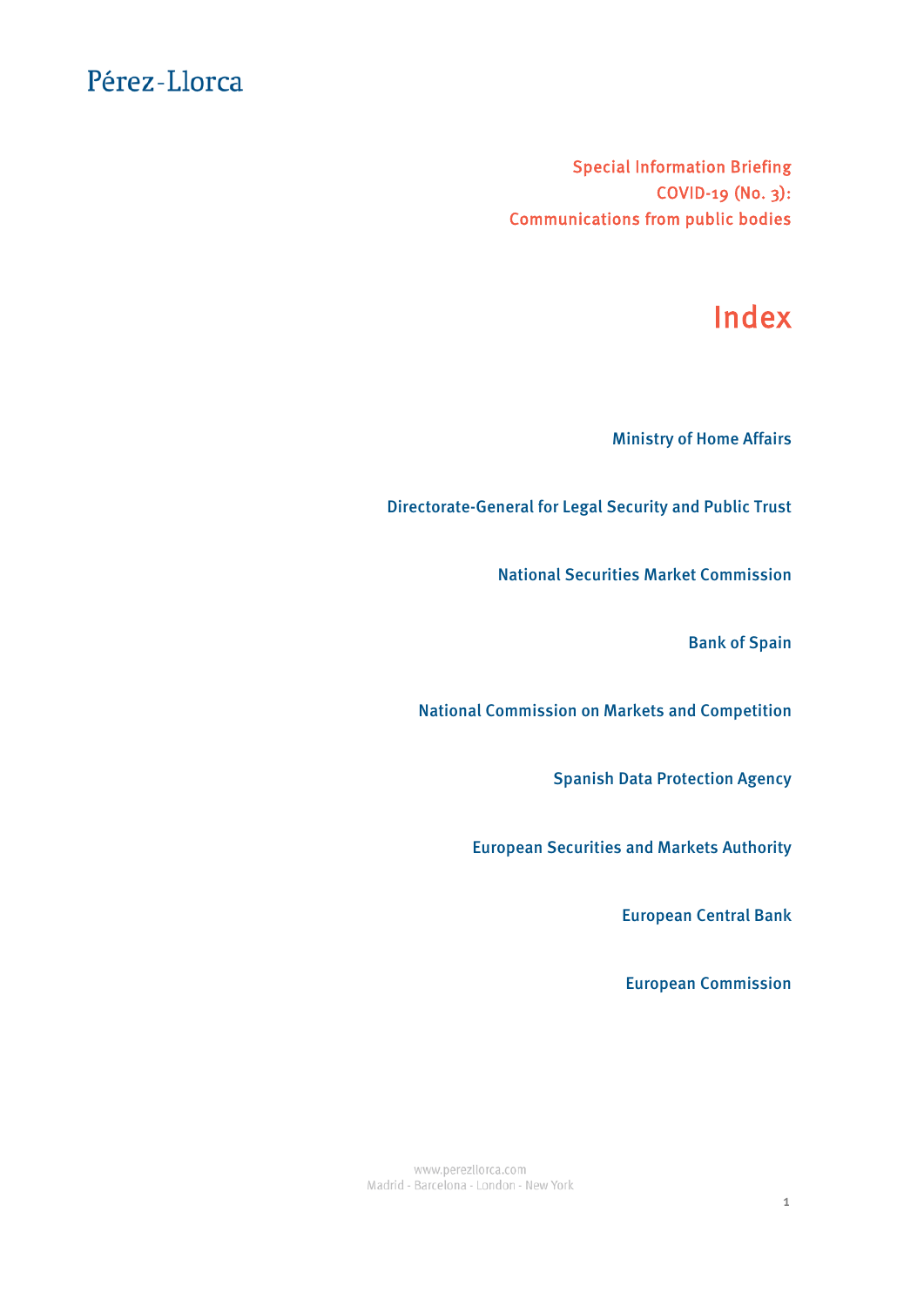#### <span id="page-1-0"></span>Madrid, 18 March 2020

In view of the emergency situation caused by COVID-19, various public bodies have published numerous measures and recommendations in the last few days, aimed at minimising the impact of the spread of this disease and ensuring the continuity of the public services they are entrusted to provide. This Information Briefing includes a collection of the most relevant communications from the following authorities, as well as a brief analysis thereof:

- 1. Ministry of Home Affairs
- 2. Directorate-General for Legal Security and Public Trust
- 3. National Securities Market Commission
- 4. Bank of Spain
- 5. National Commission on Markets and Competition
- 6. Spanish Data Protection Agency
- 7. European Securities and Markets Authority
- 8. European Central Bank
- 9. European Commission

### 1. Ministry of Home Affairs

On 16 March, [Order INT/239/2020](https://www.boe.es/diario_boe/txt.php?id=BOE-A-2020-3776) was published, reintroducing controls at internal land borders.

This order enables the possibility of restricting the movement of people who will not be able to maintain continuity.

The measure contained in this order, concerning the reintroduction of internal border controls, is regulated as follows:

"1. The temporary reintroduction of checks at internal borders shall apply from 00:00 on 17 March 2020 until 24:00 on 26 March 2020 and shall affect internal land borders.

2. Only the following persons shall be allowed to enter national territory by land:

- a) Spanish citizens.
- b) Residents in Spain.
- c) Cross-border workers.
- d) Those who can provide documents proving force majeure or a situation of necessity.

3. Foreign personnel accredited as members of diplomatic missions, consular offices and international organisations located in Spain are exempt from these restrictions, provided that they are travelling on official business.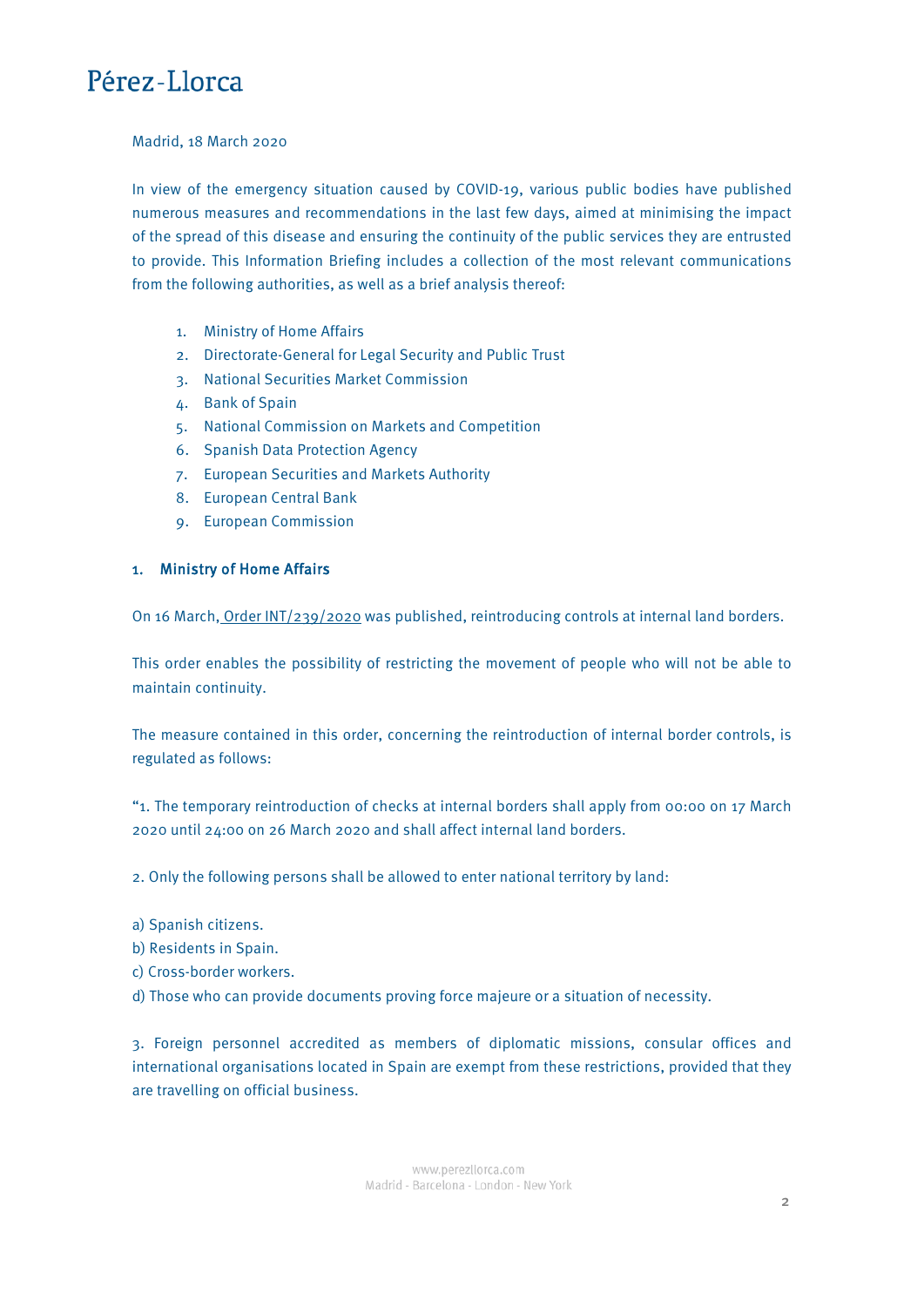<span id="page-2-0"></span>4. In order to ensure the continuity of economic activity and to preserve the supply chain, these measures are not applicable to the transport of goods."

### 2. Directorate-General for Legal Security and Public Trust

In order to guarantee the provision of public notary and registry services during the state of alarm caused by COVID-19, the Directorate-General of Legal Security and Public Trust, operating under the Ministry of Justice, published the following on 15 March 2020:

## (i) [Instruction on the adoption of measures to ensure the adequate provision of the](http://intranet.perez-llorca.net/Biblioteca/Documents/INSTRUCCIO%CC%81N%20DGSJyFP%2015-03-2020.pdf)  [public notary service](http://intranet.perez-llorca.net/Biblioteca/Documents/INSTRUCCIO%CC%81N%20DGSJyFP%2015-03-2020.pdf)

This instruction states that the public notary service is a public service of general interest whose provision must be guaranteed throughout the national territory, and the notary may not close the notarial office since it is a public office.

The aforementioned instruction establishes that as long as the state of alarm in Spain lasts, the notary will only attend to urgent matters, and may reject any matter that is not deemed urgent.

In the event of an urgent matter, the provision of the public notary service will be subject to the following:

- Access to the notary's office will not be granted to anyone other than the party concerned;
- The notary's office will be the only place where the notary will carry out notarial work;
- The party concerned will attend the notary's office on the day and time indicated by the notary;
- The notary and the personnel of the notary's office will adopt social distancing measures; and
- **Fig. 4** The notary will establish shifts for employees.

#### (ii) Resolution agreeing measures following the declaration of the state of alarm

This resolution is issued in order to adopt measures that guarantee the adequate provision of public registry services, since land, commercial and movable property registries are public services of general interest that must remain open. The measures established are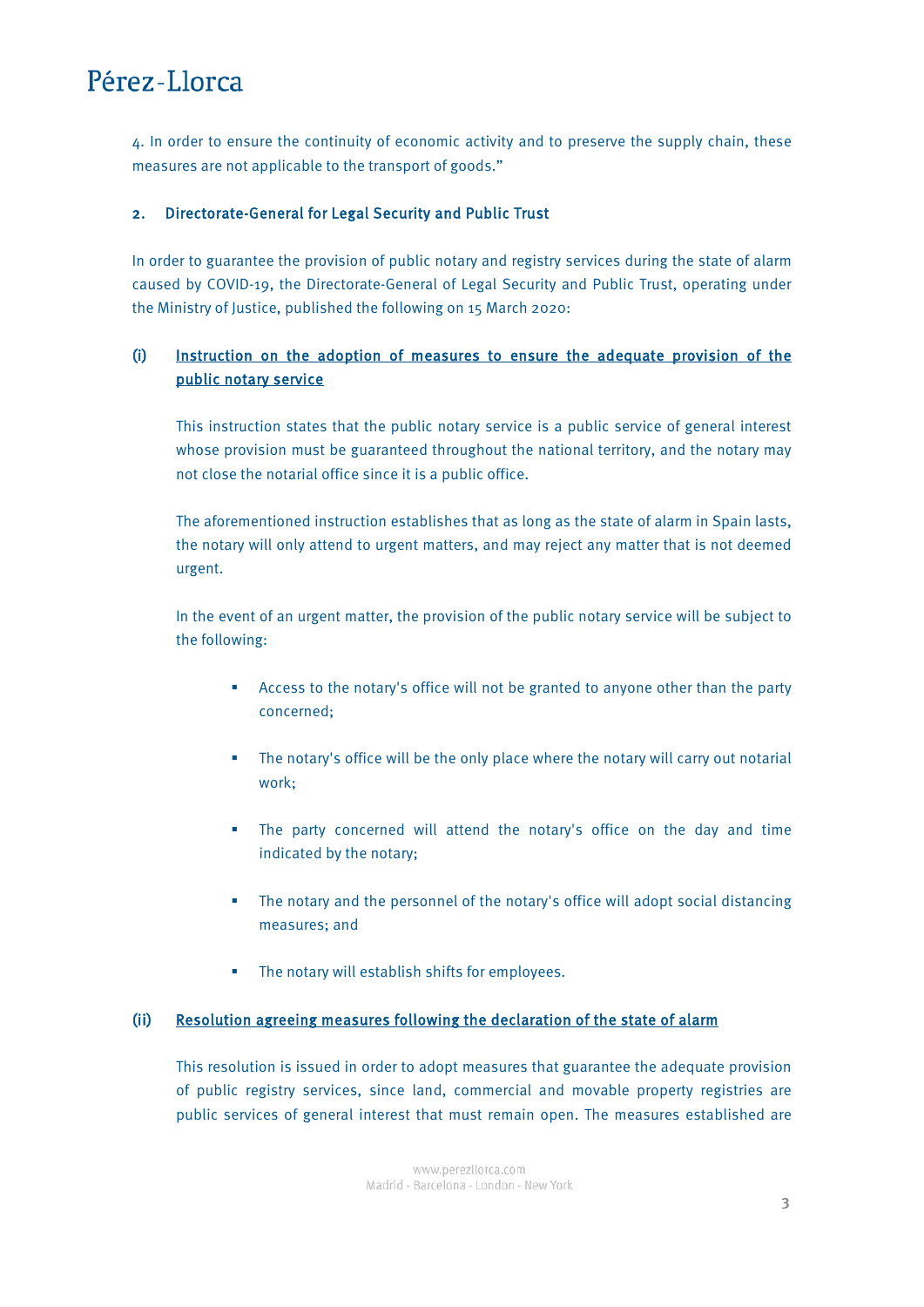### <span id="page-3-0"></span>the following:

- **The suspension of the periods of prescription and expiration of any actions and** rights during the duration of the state of alarm and, where appropriate, any extensions adopted;
- The Registrars must devote at least two hours a day, within office hours, to informing the public on matters related to the Registry, with this attention to the public being provided exclusively by e-mail or telephone;
- Requests for land registry reports (notas simples) and certifications must be made exclusively through the website and must demonstrate a legitimate interest; and
- The opening hours are to be reduced to Monday to Friday from 9:00 to 14:00.

### 3. National Securities Market Commission

The National Securities Market Commission ("CNMV") has published the following:

## (i) [Communication of 16 March 2020 on the prohibition of the creation or increase of](https://www.cnmv.es/portal/verDoc.axd?t=%7bec400229-cbc3-4ac7-a4b4-e7d18c5cdec2%7d)  [net short positions](https://www.cnmv.es/portal/verDoc.axd?t=%7bec400229-cbc3-4ac7-a4b4-e7d18c5cdec2%7d)

The CNMV has agreed to prohibit, for one month, operations on securities and financial instruments that involve the creation or increase of net short positions on shares admitted to trading in the Spanish trading centres (stock exchanges and the alternative stock market, MAB) for which the CNMV is the competent authority.

The ban has effect from today, 17 March, until 17 April 2020 inclusive, and may be extended for additional periods not exceeding 3 months if the circumstances which led to the ban persist, in accordance with article 24 of Regulation (EU) No 236/2012, or may be lifted at any time before the deadline, if deemed necessary.

The decision, which ESMA has been notified of as provided in the aforementioned Regulation, has been taken because of the extreme volatility of the European and Spanish securities markets, its evolution in the context of the situation created by the COVID-19 virus and the risk that in the next few weeks unordered price movements may occur. Another factor that was considered were the implications of the declaration of the state of alarm in Spain on Saturday 14 March.

The ban applies to any transaction relating to shares or indexes, including cash operations, exchange-traded derivatives or OTC derivatives, which involves creating a net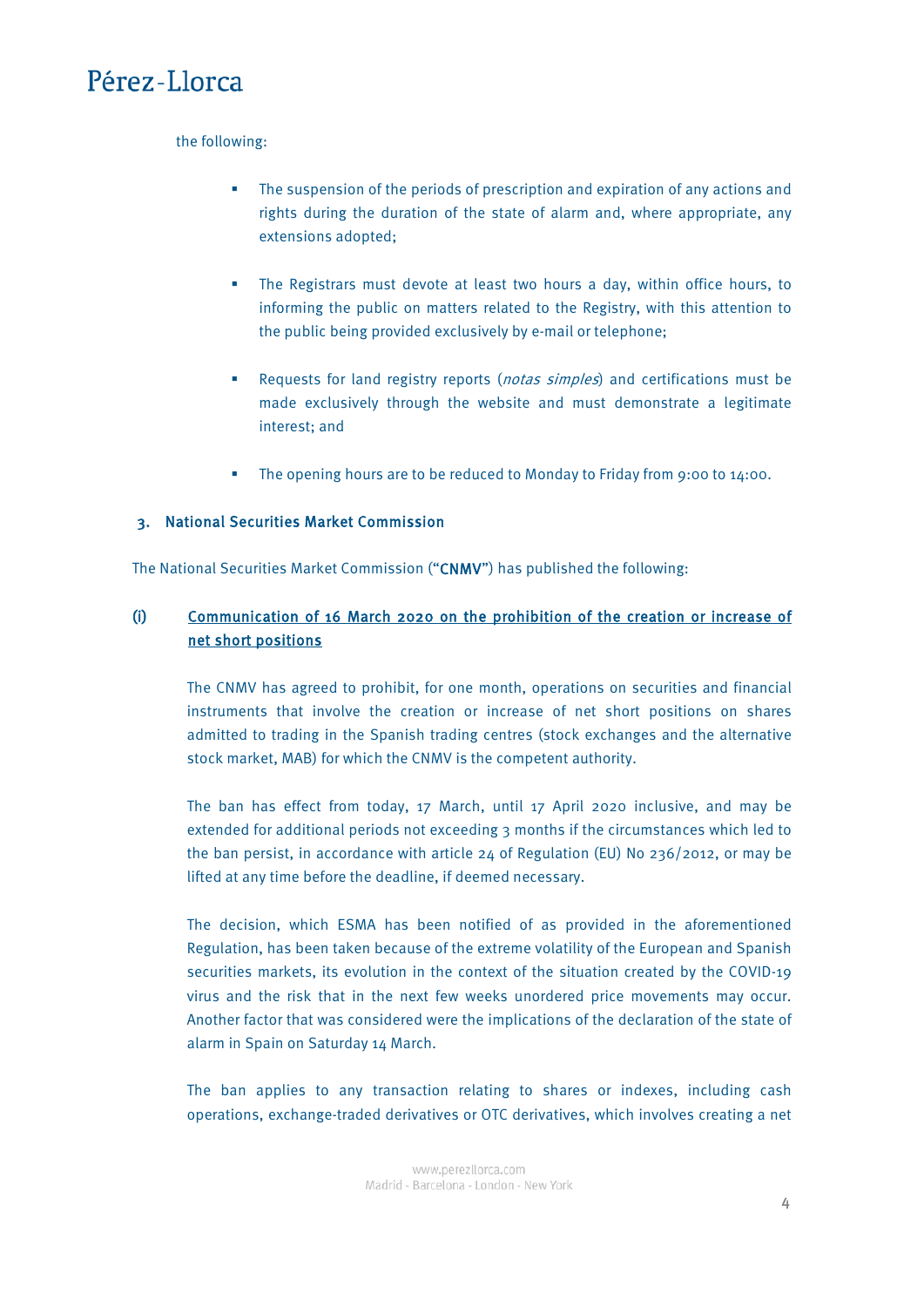short position or increasing a pre-existing one, even if it is on an intra-day basis. For the purposes of the ban, net short positions are understood to be those defined in article 3.1 of the above-mentioned Regulation (EU) No 236/2012. These positions include short sales, even if they are covered by securities lending.

The following transactions are excluded from the scope of the ban:

- Market making activities under the terms of the aforementioned European Regulation (articles 2.1.k and 17).
- The creation or increase of net short positions when the investor acquiring a convertible bond has a neutral position in terms of delta between the position in the convertible bond's equity element and the short position taken to cover that element.
- The creation or increase of net short positions when the creation or increase of the short shares position is covered by an equivalent purchase in terms of the proportion of subscription rights.
- The creation or increase of net short positions through derivative financial instruments on indexes or baskets of financial instruments that do not primarily consist of securities affected by the prohibition.

## (ii) [Communication of 13 March 2020 on the functioning of the CNMV General Register](http://cnmv.es/DocPortal/AlDia/RegistrosOficialesFuncionamiento.pdf)  [from 16 March 2020](http://cnmv.es/DocPortal/AlDia/RegistrosOficialesFuncionamiento.pdf)

- The CNMV General Register will be open from 9:30 to 14:30, but public access will not be allowed.
- In order to ensure continuity regarding the presentation and registration of documents, the following channels have been enabled from 16 March 2020, provided that a Spanish identity card or a certificate with a recognised electronic signature is provided (if no identity card or electronic certificate can be provided, the documentation can be sent to [registro@cnmv.es](mailto:registro@cnmv.es) and an entry registration number will be issued anyway):
- Documents addressed to the CNMV may still be presented via any of the websites of the registers of the different Public Administrations, as well as via the following link: [https://sede.cnmv.gob.es/sedecnmv/sedelectronica.aspx.](https://sede.cnmv.gob.es/sedecnmv/sedelectronica.aspx)
- Applications for certificates of registration in the CNMV's special registers may be submitted through the electronic form which can be accessed using the following link: <https://sede.cnmv.gob.es/sedecnmv/LibreAcceso/SolicitudesROD.aspx>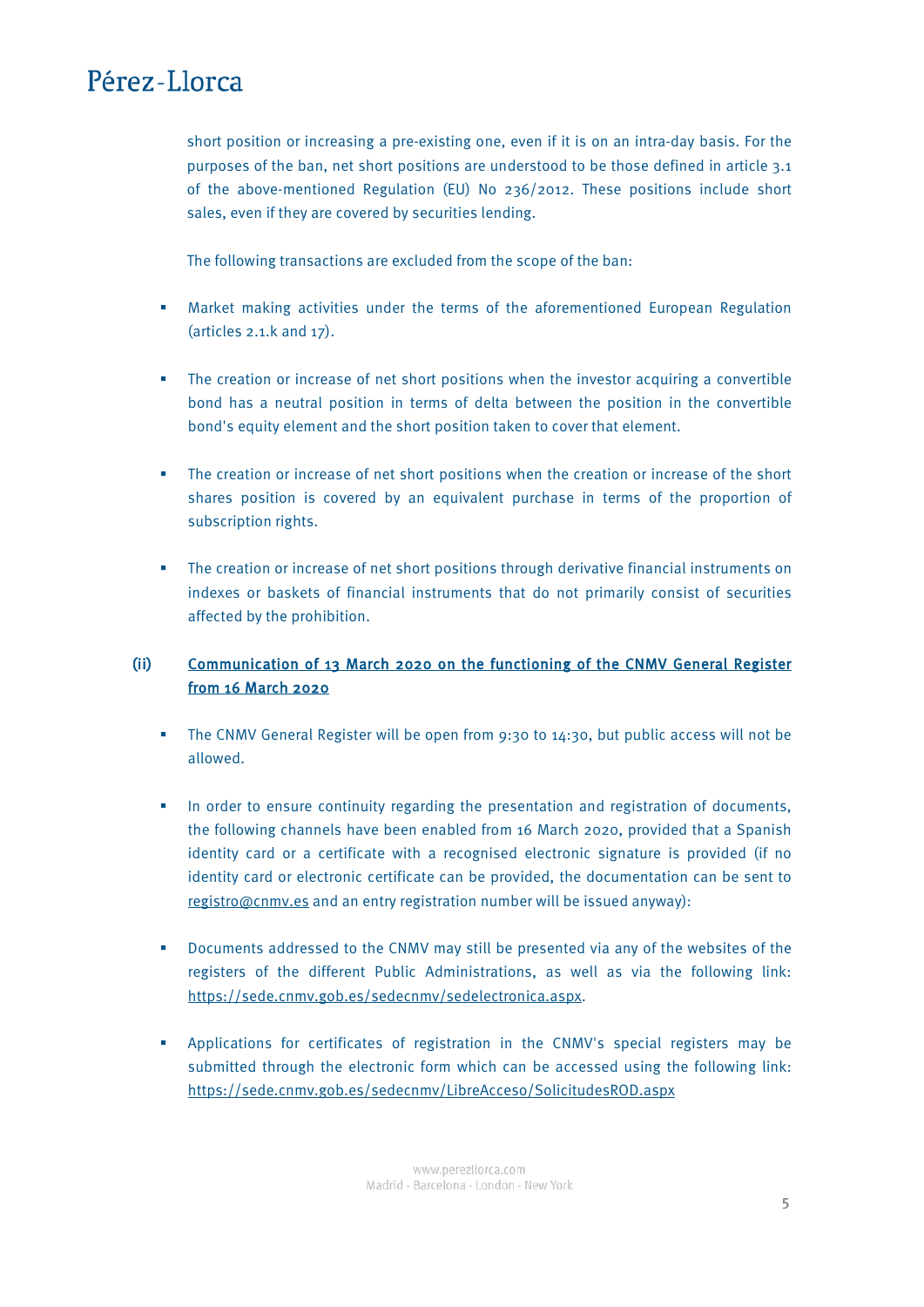- <span id="page-5-0"></span> In addition, in the event that paper documentation needs to be presented that cannot be submitted using the mechanisms described above, the communication provides that the party concerned may submit the documentation to any of the Registers of the different Public Administrations or at a post office, and it will then be forwarded to the CNMV. In order to restrict travel as much as possible, it is recommended that the party concerned travel to the public register or post office nearest to them. However, this point must be interpreted and contextualised in accordance with the rules on the prohibition of movement and public access to the various administrations provided for in the Royal Decree on the State of Alarm, which also provides for the suspension of all administrative deadlines, as explained in our Information Briefing dated 15 March 2020.
- **The electronic communication lines for investor claims remain unchanged.**

### (iii) [Communication of 12 March 2020 on short sales](http://cnmv.es/portal/verDoc.axd?t=%7bb62da23d-a60b-436c-b6d3-eb6141b146d6%7d)

The CNMV agreed to ban short sales on 13 March as regards all liquid shares admitted to trading on the Spanish stock exchanges whose price has fallen by more than 10% during the session of 12 March and all illiquid shares which have fallen by more than 20%. The number of companies affected by this ban amounts to sixty-nine (69).

### (iv) [Communication of 10 March 2020 on the general meetings of listed companies](https://www.cnmv.es/portal/verDoc.axd?t=%7b3802886d-7418-4765-9f9c-50877abccdd4%7d)

The CNMV has allowed Spanish listed companies to hold shareholder meetings entirely electronically, acknowledging maximum flexibility to the boards of directors of the listed companies to allow remote attendance and implement real-time remote voting, even though these options are not expressly provided for in the companies' bylaws.

### 4. Bank of Spain

In addition to adopting and publishing the measures adopted by the ECB indicated below, the Bank of Spain has also published a new protocol for sending documentation (requests, documents and communications addressed to the Bank of Spain) for those procedures that do not currently have an electronic communication procedure. In order to access this electronic submission procedure, the user must have a valid electronic certificate. The Bank of Spain has enabled a [specific section](https://sedeelectronica.bde.es/sede/es/tablon/2020/envio-de-documentacion-por-registro-electronico-c9f97a34d49c071.html) on its website for this purpose, with all the technical information of interest.

All of the above is without prejudice to the suspension of administrative deadlines provided for in the Royal Decree on the State of Alarm, which is the subject of our Information Briefing dated 15 March 2020.

We would also like to highlight the [Bank of Spain's communication dated 16 March 2020,](https://www.bde.es/f/webbde/GAP/Secciones/SalaPrensa/NotasInformativas/20/presbe2020_21.pdf) through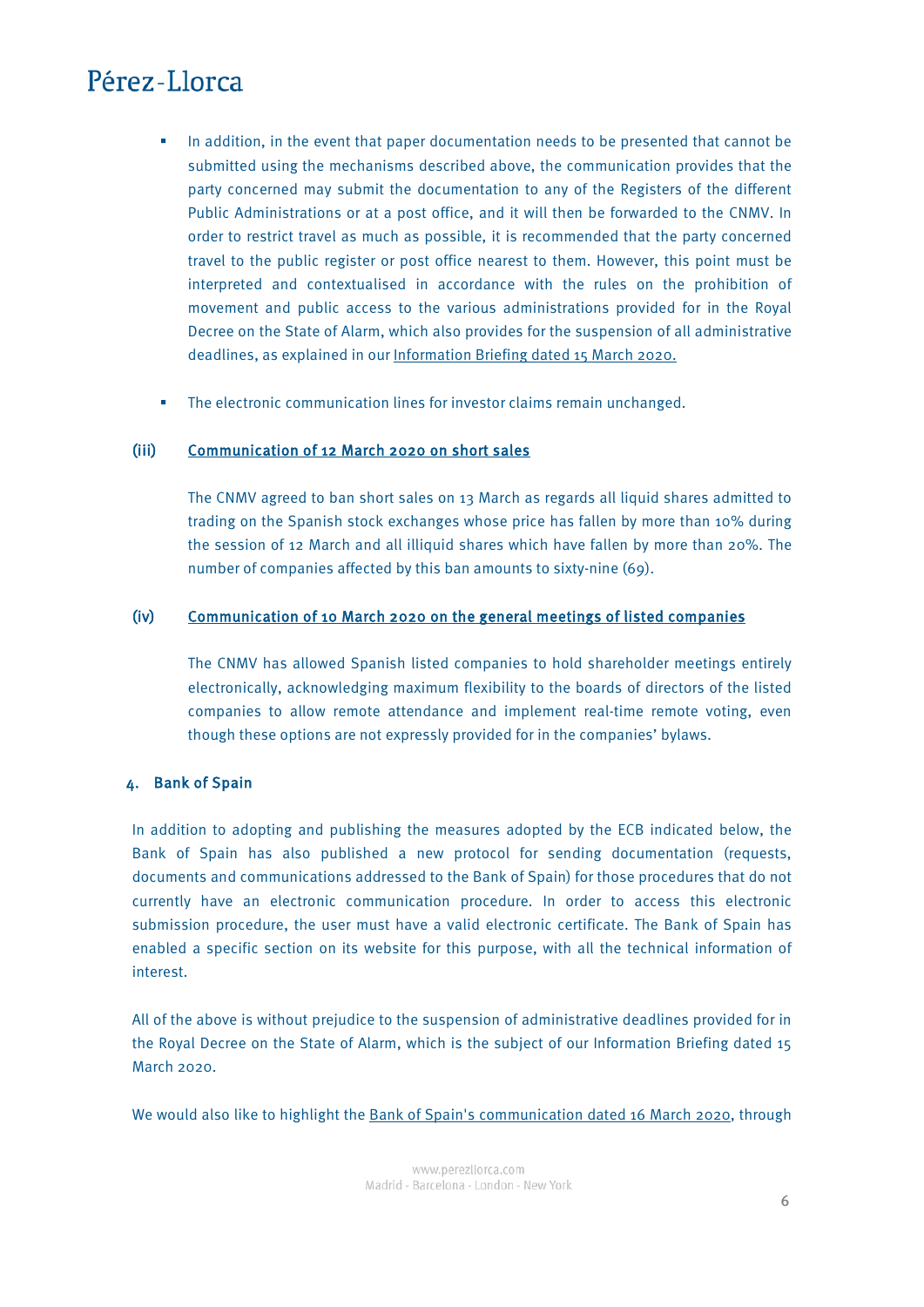<span id="page-6-0"></span>which it states (i) that it is in coordination with banking institutions to guarantee access to banking services throughout the country and (ii) that Spanish institutions will apply the necessary prevention measures to avoid employees taking risks in branches open to the public, as well as a [second communication](https://www.bde.es/f/webbde/GAP/Secciones/SalaPrensa/NotasInformativas/20/presbe2020_22.pdf) on the same day, which clarifies that payment institutions may also remain open to the public by taking protective measures.

### 5. National Commission on Markets and Competition ("CNMC")

On 12 March, the National Commission on Markets and Competition ("CNMC") issued a [press](https://www.cnmc.es/prensa/cnmc-medidas-covid-19-20200312)  [release](https://www.cnmc.es/prensa/cnmc-medidas-covid-19-20200312) outlining measures intended to increase vigilance against possible abuses which could affect the supply or drive up the price of products needed to protect the health of the population. It is understood that these products include, but are not limited to, sterile gloves, masks and respirators.

In this sense, the CNMC encourages the assistance of citizens in order to bring to its attention, and therefore enable it to investigate, any conduct that may involve setting unfair prices or agreements between operators in relation to the aforementioned health protection equipment. It is understood that both legal entities and private individuals are subject to these possible investigations.

The CNMC is following the lead of other competition authorities, such as the US Department of Justice, which on 9 March reported on measures to investigate possible anti-competitive practices in relation to the manufacture, distribution or sale of medical products such as masks, respirators and diagnostic devices, to prevent anyone from benefiting from an emergency situation such as the present one and to ensure that health authorities are in the best possible position to combat COVID-19 and protect the public interest.

Lastly, the CNMC also reported on the implementation of a business continuity plan, even though employees at its Madrid and Barcelona offices have been working remotely since last Friday.

In relation to this issue, the suspension of the administrative deadlines contained in the Third Additional Provision of the RDEA affect the CNMC in its public sector capacity and, therefore, the deadlines for the investigation and resolution of sanctioning procedures, as well as the deadlines for the resolution of concentrations, are suspended. The CNMC has confirmed that concentrations which are in the pre-notification phase continue to be processed under this preliminary phase, but once notified, the maximum period available to the CNMC for authorising them (one month in the first phase and two additional months in the second phase) would be suspended for as long as the state of alarm is maintained, unless exceptional situations arise.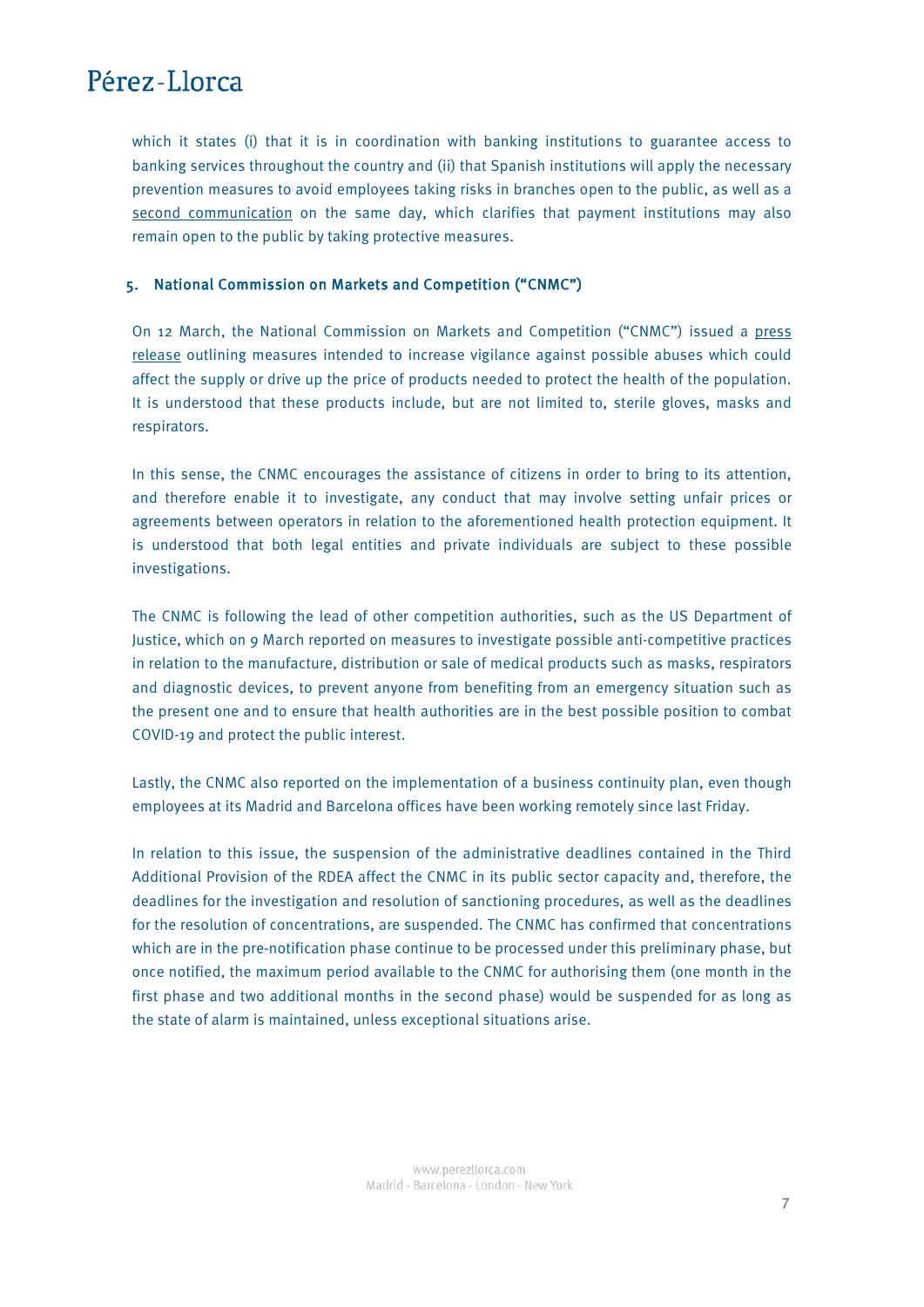$\overline{a}$ 

#### <span id="page-7-0"></span>Safeguards or precautions that companies must have

The exceptional situation resulting from COVID-19 and the state of alarm decreed by the Government does not exempt companies from acting in compliance with applicable competition regulations. In this respect, companies are reminded that they have to operate on the market autonomously and take their own business decisions in full independence from their competitors.

Agreements between competing companies are subject to the principle of self-evaluation of the parties, which must be analysed individually to ensure that they are not contrary to competition law. In the event that it is necessary to adopt some kind of joint cooperation agreement between competing companies to deal with the situation, it is essential to carry out an analysis of said agreement from the perspective of competition law to ensure that said agreement is not anticompetitive, thus avoiding any future penalty from the competition authorities (the European Commission in the European area, the CNMC on a national level or the regional competition authorities as regards Autonomous Communities), as well as any future claim for damages.

#### 6. Spanish Data Protection Agency

On 12 March, the Spanish Data Protection Agency ("AEPD") published the [0017/2020 Report](https://www.aepd.es/es/documento/2020-0017.pdf) (the "Report") in which it clarifies certain aspects regarding the processing of data derived from the pandemic caused by the SARS-CoV-2 coronavirus, which serves as guidance for legal and natural persons that are carrying out data processing related to the COVID-19 disease. Among other aspects, the Report reiterates the fundamental right to data protection, the continuity of this right during the crisis (as there are currently no grounds for suspending fundamental rights) and the existence of specific rules in current regulations<sup>[1](#page-7-1)</sup> that allow for the legitimate processing of personal data in the present situation<sup>2</sup>.

The most relevant aspects of the Report are as follows:

(i) Under no circumstances should data protection prevent or hinder, in the broadest sense, measures taken by the authorities $3$  since the right to data protection must be weighted against public interest. This weighting is reflected in Recital 46 of the GDPR, which provides for the possibility of processing data in certain cases of protection of public interest or the vital interest of the data subject<sup>[4,](#page-8-0)</sup> as well as that of any other private

<sup>1</sup> Regulation (EU) 2016/679 of the European Parliament and of the Council of 27 April 2016 on the protection of natural persons with regard to the processing of personal data and on the free movement of such data, and repealing Directive 95/46/EC (General Data Protection Regulation, the "GDPR").

<span id="page-7-1"></span><sup>2</sup> A situation in which there is a general health emergency. It is worth remembering that the World Health Organization has declared COVID-19 a global pandemic.

<span id="page-7-2"></span><sup>3</sup> The Report places particular emphasis on the establishment of health measures against the COVID-19 epidemic.

<span id="page-7-3"></span><sup>4</sup> Recital 45 exemplifies the public and vital interest when treatment is necessary for the control of epidemics and their spread.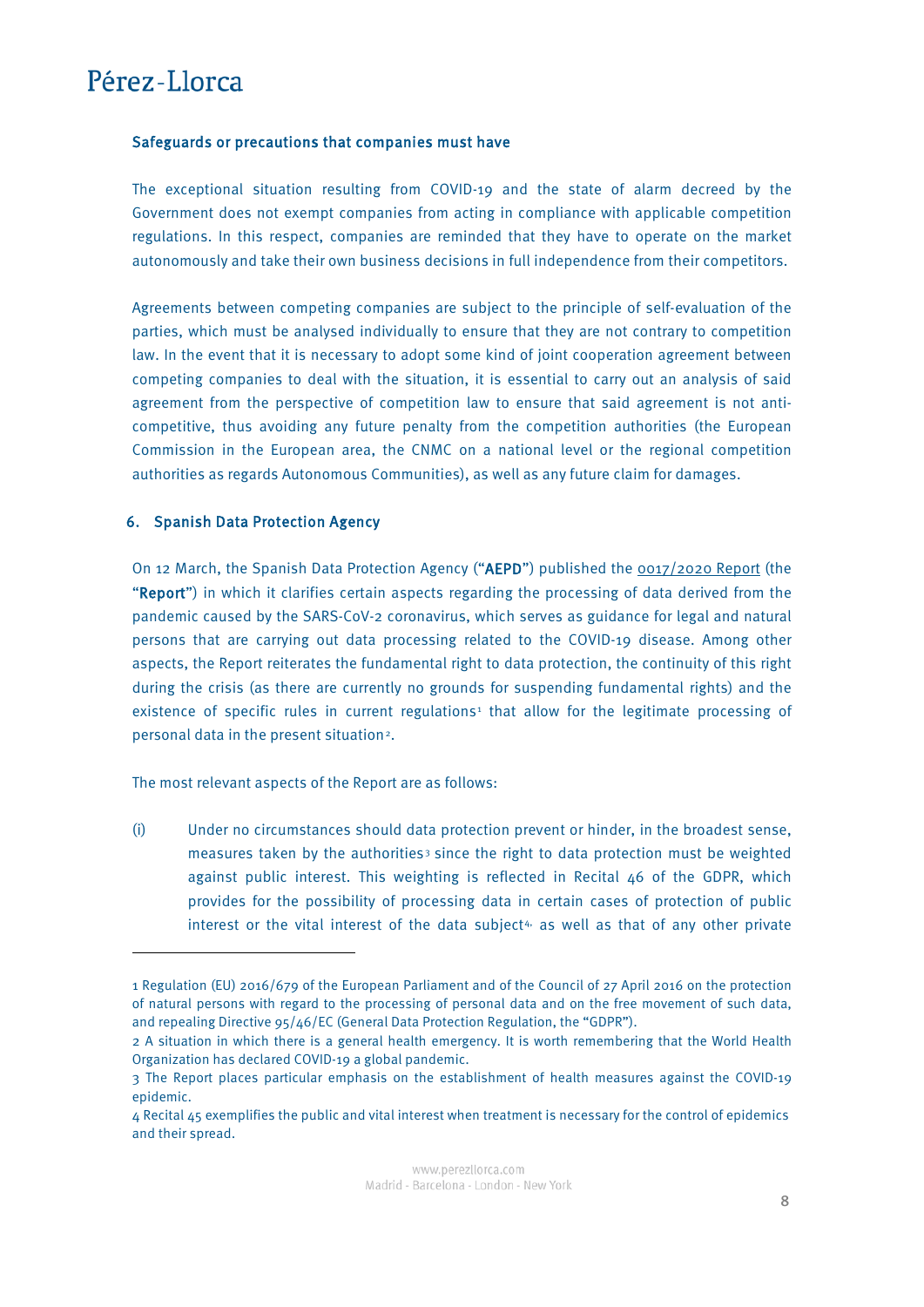**.** 

individual who may be infected. The Report reiterates that while legislative support (either from the Union or from Member States) is necessary for public interest to be invoked as a legitimate basis, this requirement is not necessary where the processing is intended to protect vital interests of individuals.

- (ii) In order to process certain categories of data, not only is it necessary to have a legal basis, but also a reason for lifting the general ban on processing this type of data, such as:
	- the existence of a duty of protection towards workers which is complemented by the obligation of workers to inform and cooperate with the company in the event of any risk to the safety and health of workers - and therefore the mere suspicion of contact with the SARS-CoV-2 coronavirus must be communicated by workers to companies, which in turn may process such data in accordance with the GDPR and, in particular, Article 32 thereof ("security of processing");
	- Union or Member State law on public health;
	- for the diagnosis, medical care and assessment of the working capacity of the worker or for the management of health and social care systems and services; and
	- to safeguard the vital interests of the data subject or of a third party if they are not physically or legally able to give their consent.

The Report reiterates that a data protection officer may process personal data in such cases in order to safeguard an individual's vital interests or essential public health interests.

- (iii) Notwithstanding the above, each processing must be assessed on a case-by-case basis and in accordance with the provisions of the Spanish health authorities, who are the guarantors of essential public interests. Thus, companies must, at all times, follow the guidance of the authorities, even if it involves the processing of health data, such as, for example, when it is necessary to inform third parties of the contagious situation of an individual, to avoid infection of third parties due to their lack of knowledge and, consequently, the spread of the SARS-CoV-2 coronavirus.
- (iv) Employers may process their employees' data to ensure the safety of other workers and to prevent infection, within the limits set out in the GDPR[5,](#page-9-0) for the sole purpose of safeguarding the vital and/or essential interests of other persons. If such processing is carried out to mitigate the effects of the COVID-19 disease, employers, insurance

<span id="page-8-0"></span><sup>5</sup> Fundamentally, to guarantee the principles of accuracy, minimisation of data processed for the given purpose and the limitation of such purpose, preventing third parties from processing the data for other purposes.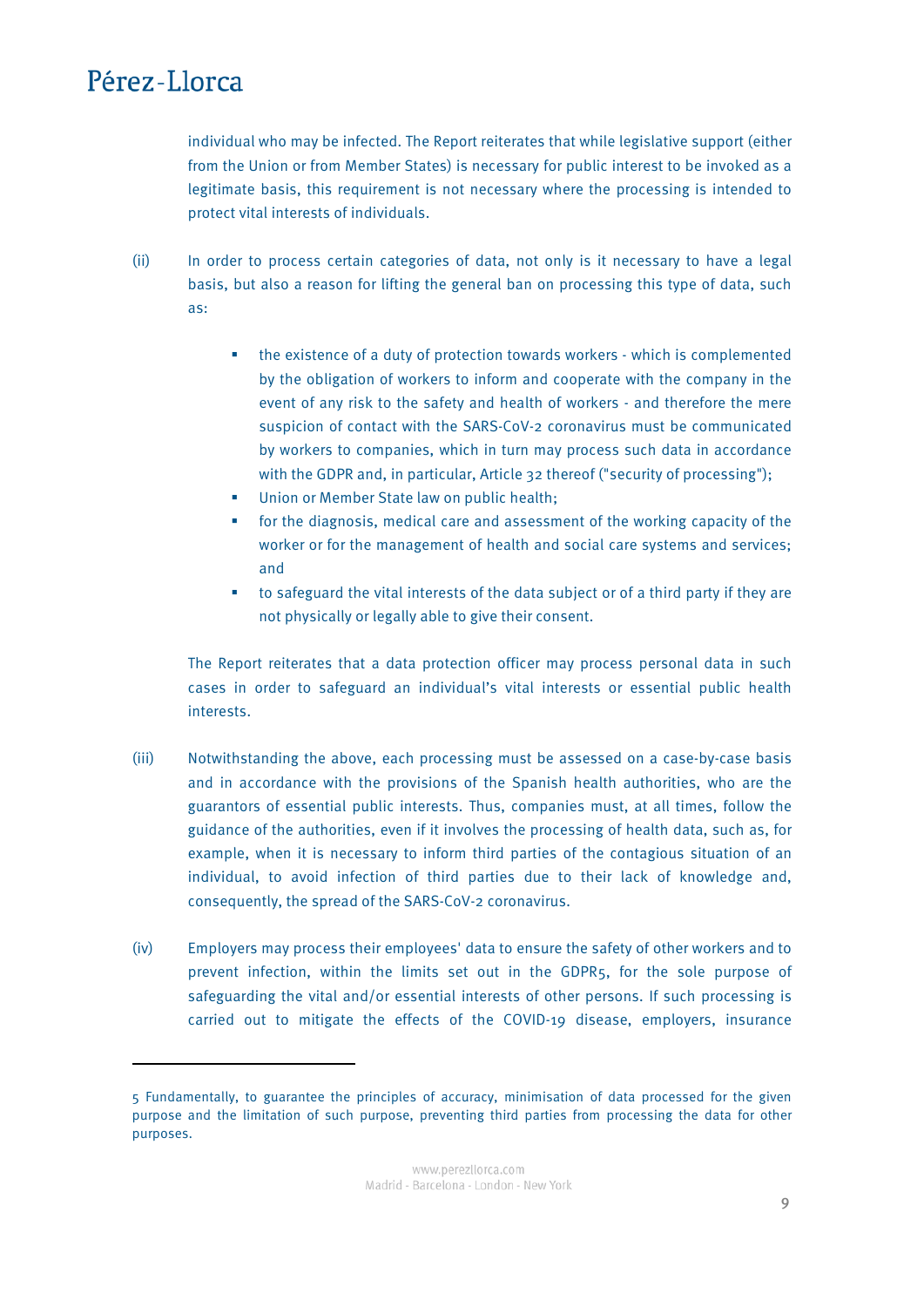companies or banking institutions may not process such data for purposes other than those strictly necessary for safeguarding vital interests.

At the same time, the AEPD published [another document](https://www.aepd.es/sites/default/files/2020-03/FAQ-COVID19.pdf) in which it answers questions raised in relation to COVID-19, of which we highlight the following:

- (i) Companies may process, in compliance with regulations, staff data necessary to ensure their health, including their possible infection with the SARS-CoV-2 coronavirus, in order to adopt the necessary measures to prevent transmission.
- (ii) Companies can ask their staff if they are infected or about the existence of symptoms typical of the disease. However, it would be contrary to the principle of data minimisation to circulate extensive and detailed health questionnaires, or to include questions that are not related to the COVID-19.
- (iii) Companies can report cases of infection within the workforce without identifying those who may be infected, unless it is absolutely necessary or advised by the relevant authorities.
- (iv) Companies can ask their workers to inform them if they have recently been (within two weeks at the most, as this is the coronavirus incubation period) in an area of high virus concentration.
- (v) Although workers are not obliged, when on sick leave, to inform the company of the reason for their leave, this individual right can be given up in favour of the defence of other rights such as the right to the protection of the health of the collective of workers in pandemic situations and, more generally, the defence of the health of the entire population.
- (vi) Companies can take the temperature of their workers to ensure their health and that of other staff, although the process must be carried out in accordance with the Law on Occupational Health and Safety and should be performed by a health professional. This information can only be processed for the specific purpose of containing the spread of the coronavirus and for the period necessary therefor.

<span id="page-9-0"></span>Through both documents, the AEPD has shed some light on the processing being carried out these days by companies in view of the extraordinary situation caused by the SARS-CoV-2 coronavirus. These instructions are merely for guidance, as they are not legally binding, so companies must analyse each specific case before processing any data in relation to the COVID-19 disease.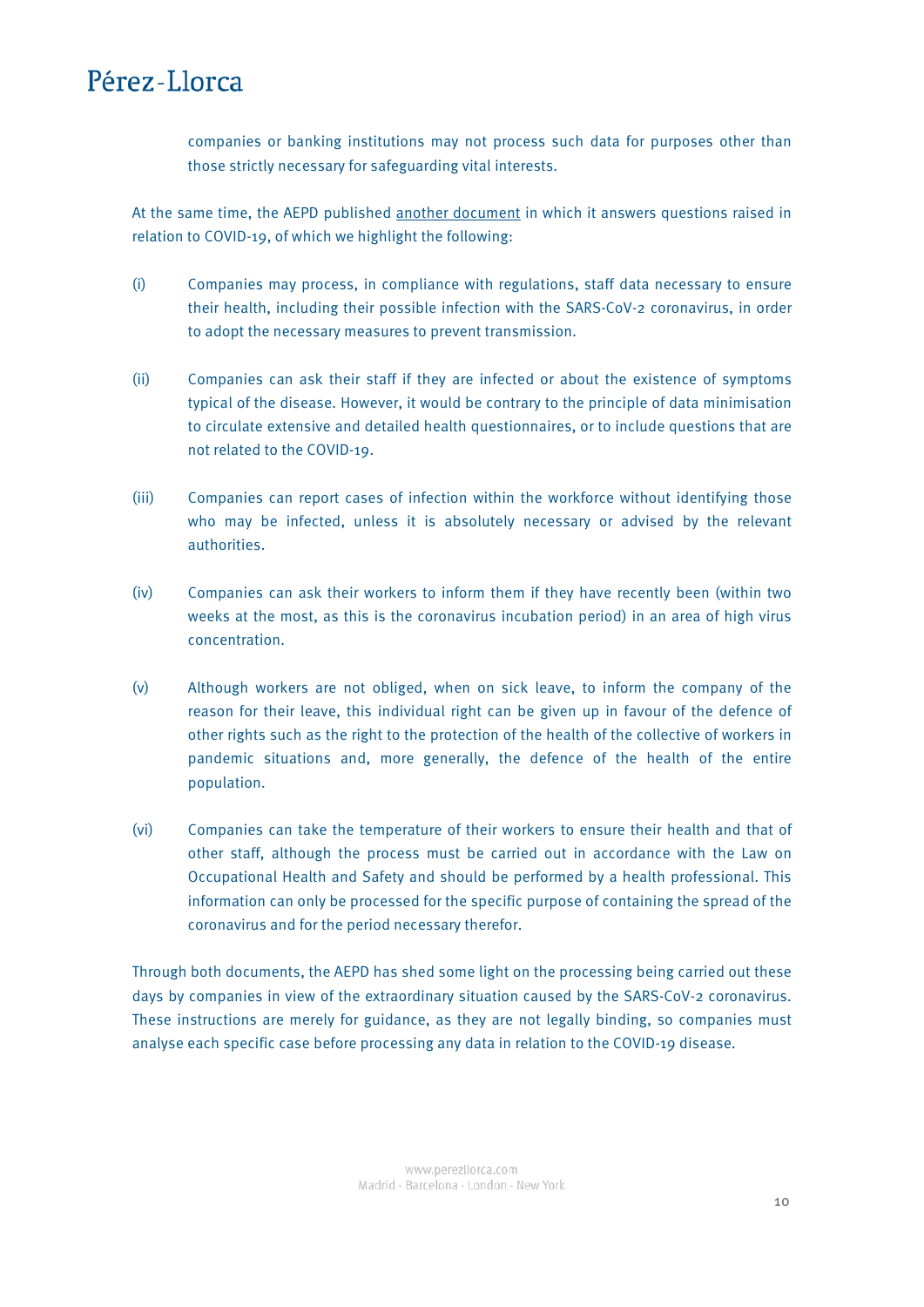### <span id="page-10-0"></span>7. European Securities and Markets Authority

The European Securities and Markets Authority ("ESMA") has published the following communications:

## (i) Communication of 16 March 2020 on the obligation to communicate net short positions

In an attempt to prevent damage to confidence in the European Union markets and in response to the current level of threat to the European Union markets arising from the situation created by COVID-19, on 16 March 2020, the ESMA has published a [communication](https://www.esma.europa.eu/press-news/esma-news/esma-requires-net-short-position-holders-report-positions-01-and-above) in which it temporarily required investors with net short positions in shares traded on an European Union regulated market to notify the relevant national authority if their position reaches or exceeds 0.1% of the capital after the entry into force of the decision.

The measure will apply immediately, requiring net short position holders to communicate their relevant positions as at the close of the trading session on Monday, 16 March 2020. These temporary transparency obligations affect any natural or legal person, irrespective of their country of residence. The measures do not apply to shares admitted to trading on a regulated market when the principal venue for the trading of shares is located in a third country, or to market making or stabilisation activities.

### (ii) Communication of 11 March 2020 on recommendations to market participants

On 11 March 2020, ESMA published a [communication](https://www.esma.europa.eu/press-news/esma-news/esma-recommends-action-financial-market-participants-covid-19-impact) containing a list of recommendations to market participants regarding contingency measures taken by supervised entities in the context of the COVID-19 emergency with the aim of reinforcing investor protection and ensuring orderly and stable financial markets.

The recommendations of ESMA are as follows:

- Business continuity plans: The communication indicates that all market participants must be prepared to implement contingency plans, including the deployment of business continuity measures;
- Market disclosure: Issuers should disclose any inside or relevant information on the impact of COVID-19 on their fundamental economic parameters.
- Financial information: Issuers should report on current and potential impacts of COVID-19 in their 2019 year-end financial report, if it has not yet been finalised, or otherwise in their interim financial reporting disclosures.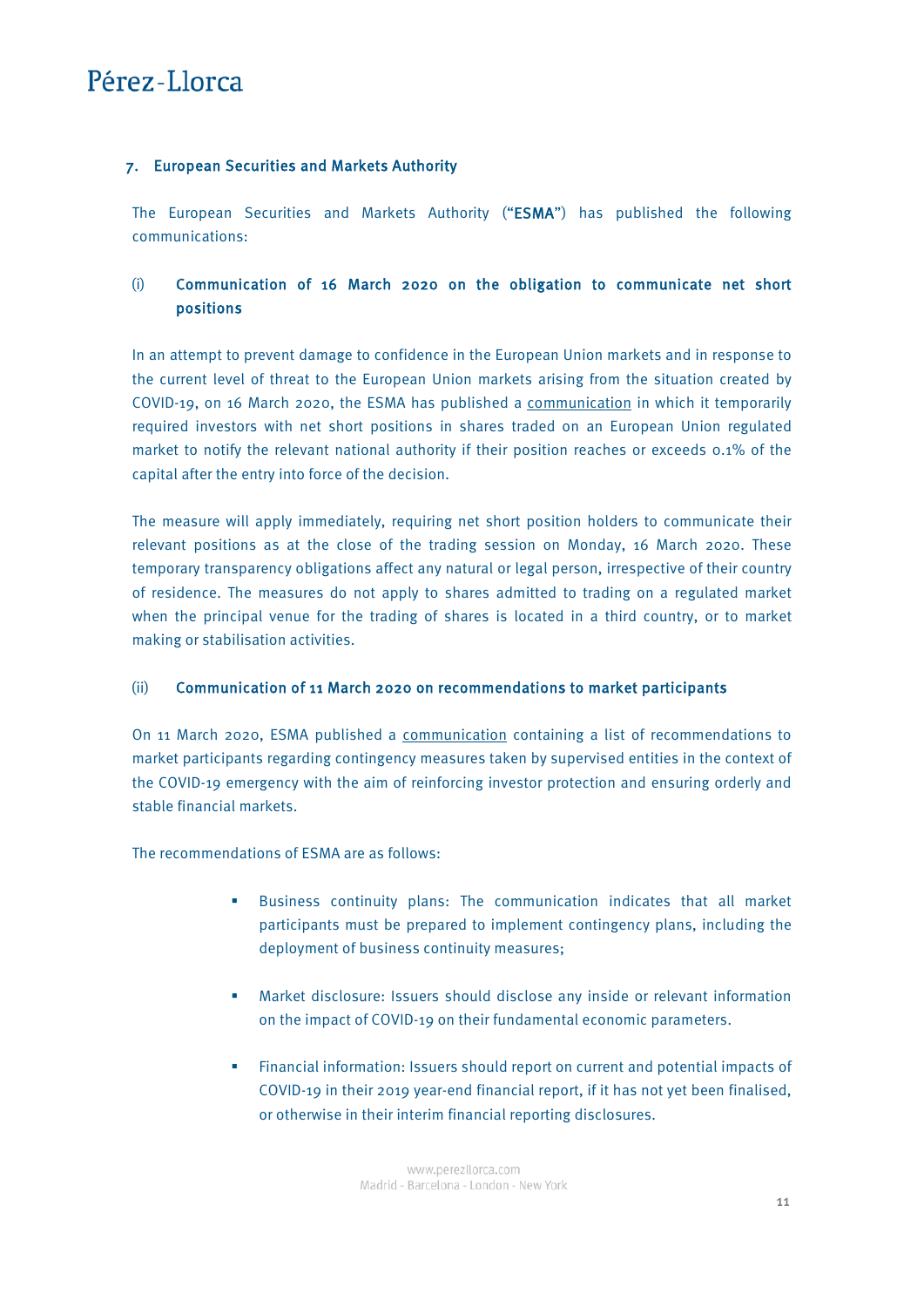$\overline{a}$ 

 Fund management: Fund managers should continue to apply the risk management requirements.

### <span id="page-11-0"></span>8. European Central Bank

### (i) Meeting of the Council of 12 March 2020

In order to support bank lending to small and medium-sized enterprises and the liquidity of the euro area economy, the Governing Council of the European Central Bank ("ECB"), at its recent meeting on 12 March, adopted two major packages of measures to address the impact of COVID-19, in particular with regard to monetary policy and the ECB's supervisory powers over credit institutions:

### a) Measures related to monetary policy [6](#page-11-1)

The monetary policy measures to improve liquidity include the following:

- The short-term (until June 2020) implementation of additional longer-term refinancing operations ("LTROs"). Such transactions will be carried out through a fixed rate tender procedure with full allotment, with an interest rate equal to the average rate applicable to the deposit facility;
- In terms of targeted longer-term refinancing operations (TLTRO III) already provided for, significantly more favourable terms will apply during the period from June 2020 to June 2021 for all operations outstanding during that period. The applicable interest rate will be 25 basis points below the average rate applied in the Eurosystem's main refinancing operations;
- Acquisition of assets as part of the impetus to the private sector purchase programme: as a reinforcement of the current asset purchase programme, it has been agreed to temporarily make net asset purchases amounting to EUR 120 billion until the end of 2020;
- Preservation of official interest rates: Lastly, the European Central Bank has decided not to change official interest rates at the moment.

<span id="page-11-1"></span><sup>6</sup> https://www.ecb.europa.eu/press/pr/date/2020/html/ecb.mp200312~8d3aec3ff2.en.html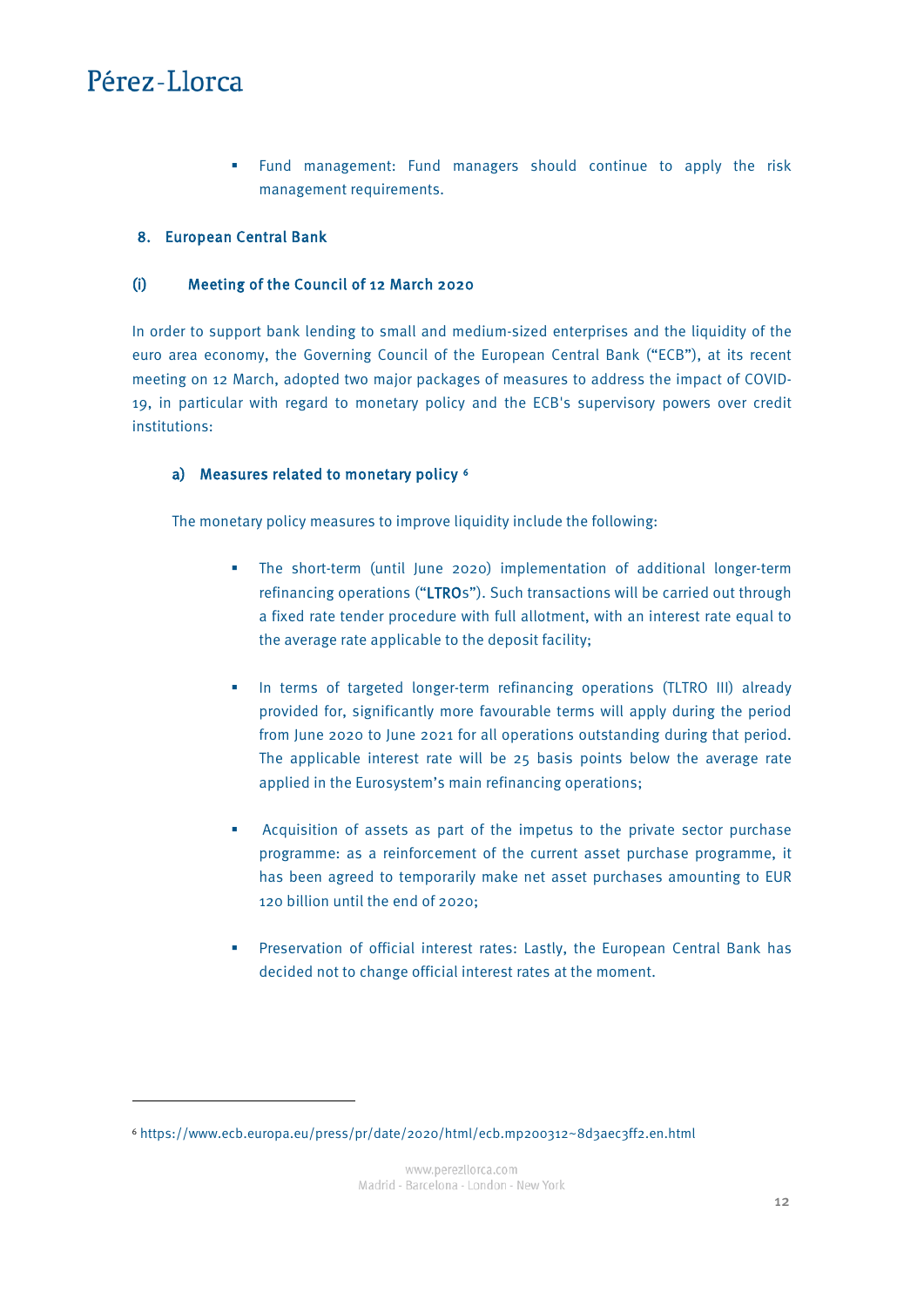### b) Flexibility measures regarding the supervision of credit institutions:

As part of the measures adopted to support the provision of bank credit to those most affected by the spread of the coronavirus, such as small and medium-sized enterprises, the ECB has agreed to temporarily relax certain capital and operational requirements for credit institutions, in particular:

- Capital and liquidity buffers (Pillar 2 Guidance): institutions will be allowed to temporarily operate below the level of capital set out in the Pillar 2 Guidance, the capital conservation buffer and the liquidity coverage ratio.
- **Possibility to use capital instruments not classified as Common Equity Tier 1** (CET1) to meet the Pillar 2 Requirements (P2R): bringing forward the application of provisions that would have only been effective from January 2021 (as a result of the revision of the Capital Requirements Directive V), the ECB authorises institutions to partially use elements of Tier 1 capital (such as reserves or intangible assets) and Tier 2 capital (such as related share premium accounts) to meet capital requirements.
- Possible adoption of individual measures: the ECB is exploring with the institutions the possibility of adopting individual measures, such as adjustments to timetables, processes and deadlines, as well as the possibility of rescheduling on-site inspections and extending the deadlines for implementing corrective actions resulting from recent on-site inspections and investigations of internal models.

## (ii) [Communication dated 15 March 2020 on coordinated central bank action to enhance](https://www.ecb.europa.eu/press/pr/date/2020/html/ecb.pr200315%7E1fab6a9f1f.en.html)  [the provision of global US dollar liquidity](https://www.ecb.europa.eu/press/pr/date/2020/html/ecb.pr200315%7E1fab6a9f1f.en.html)

The Bank of Canada, the Bank of England, the Bank of Japan, the European Central Bank, the Federal Reserve and the Swiss National Bank have announced coordinated actions to enhance the provision of global US dollar liquidity, effective the week of 16 March 2020. To this end, the aforementioned central banks have agreed to reduce the price of liquidity swap line arrangements by 25 basis points. In addition, central banks with regular US dollar liquidity operations have also agreed to start offering US dollars weekly in each jurisdiction with a maturity of 84 days, in addition to the existing weekly maturity offers.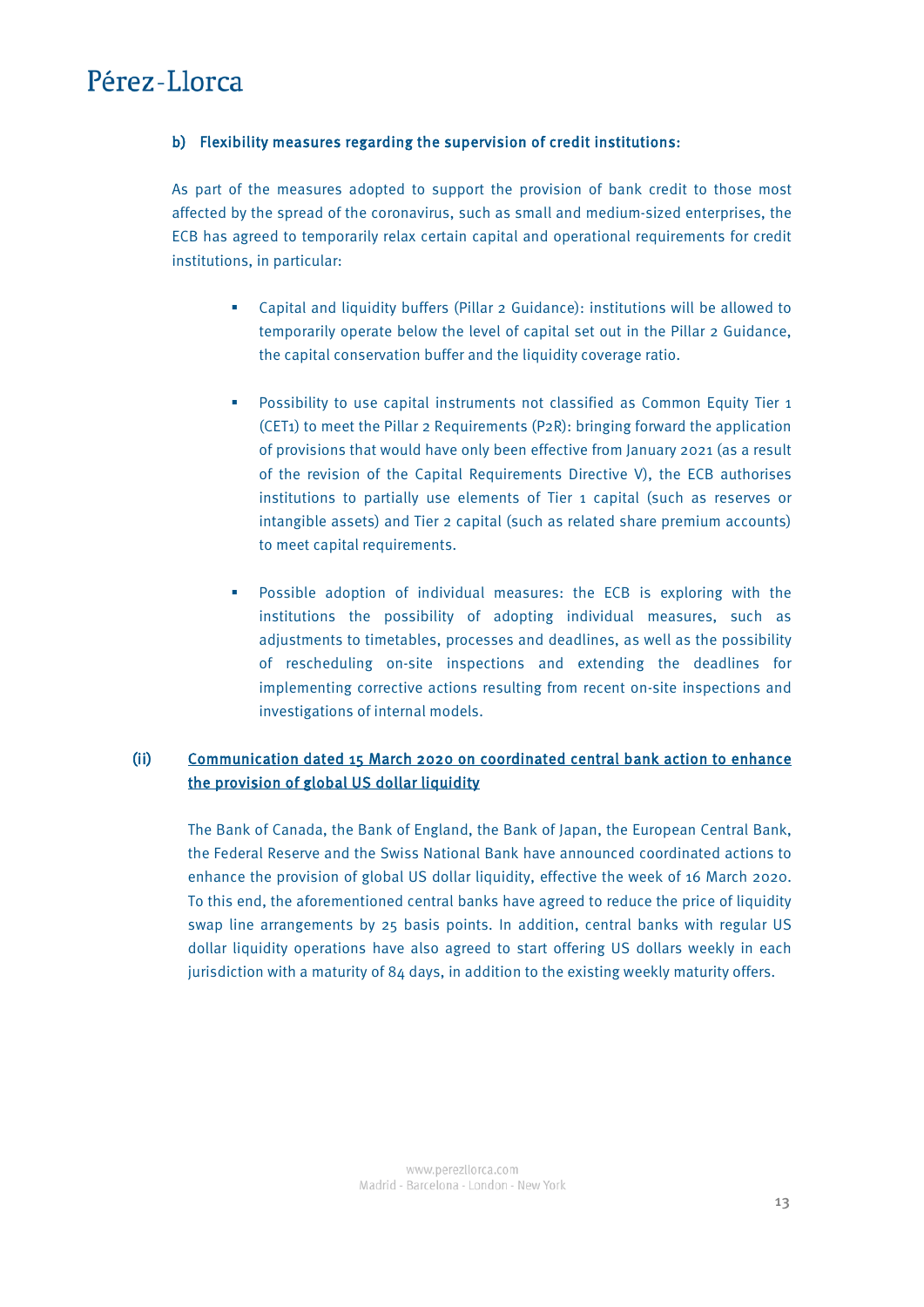### <span id="page-13-0"></span>9. European Commission

### (i) Control of concentrations

With regard to the concentrations under review by the European Commission, the various case teams of the Directorate-General for Competition report that they are continuing to work to meet, as far as possible, the deadlines set.

However, in relation to the transactions that are in the pre-notification phase, the notifying parties have been expressly requested not to proceed with formal notification until at least 29 March, unless exceptional situations arise such as the need to comply with a long stop date as agreed by the parties in the corresponding purchase agreement.

## (ii) [Guidelines for border management and ensuring the availability of essential goods](https://ec.europa.eu/home-affairs/sites/homeaffairs/files/what-we-do/policies/european-agenda-migration/20200316_covid-19-guidelines-for-border-management.pdf)  [and services](https://ec.europa.eu/home-affairs/sites/homeaffairs/files/what-we-do/policies/european-agenda-migration/20200316_covid-19-guidelines-for-border-management.pdf)

On 16 March, the European Commission published Guidelines for border management measures to protect health and ensure the availability of goods and essential services. These Guidelines set out the principles for ensuring effective implementation of border management measures to protect health while ensuring the integrity of the European Single Market. They are divided into the following areas:

**Transport of goods and services** 

The transport and mobility sector is seen as an essential sector for ensuring economic continuity. The Commission therefore considers it essential that all Member States take joint and coordinated action.

In this respect, control measures should not affect the continuity of economic activity and should preserve the functioning of supply chains, mainly for those goods that are essential, such as foodstuffs (including livestock), medical and sanitary products and protective equipment.

To ensure this, the Commission stresses the importance of guaranteeing freedom of movement (both within and outside the borders of the European Union) for workers in key sectors, such as truck and train drivers, or pilots and cabin crew.

 Should a Member State decide to impose measures affecting or restricting the transport of goods and passengers on grounds of public health, the Commission reiterates that it must be duly notified of such measures prior to their implementation and, in all cases, they must be transparent, proportional, specific, non-discriminatory and duly motivated.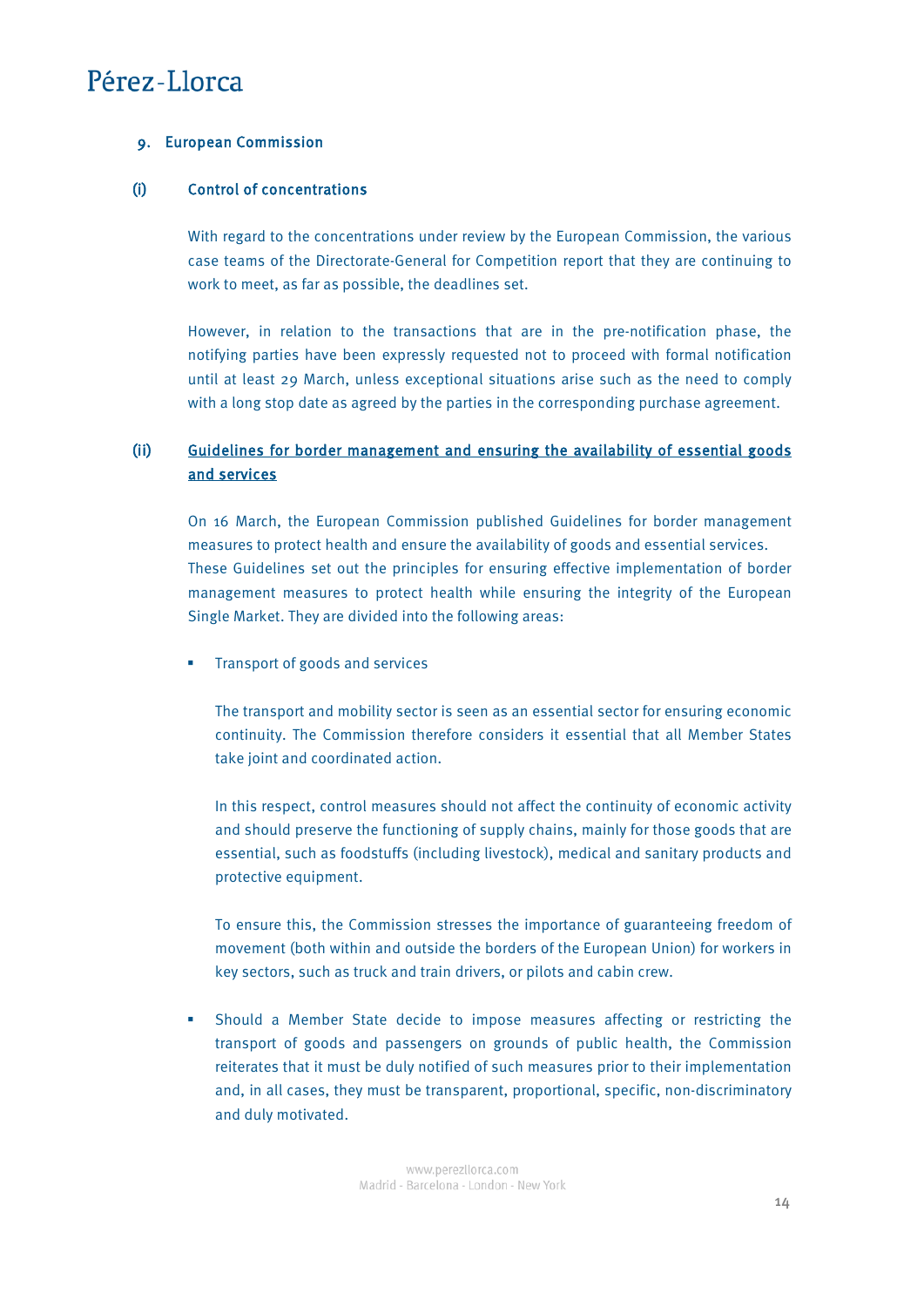**Supply of goods** 

The Commission advises Member States that they must ensure the free movement of goods within the Single Market and that any measure restricting this is prohibited.

Member States must ensure the supply of goods necessary to meet citizens' needs, avoiding impulsive purchases as a result of any possible panic. The Commission clarifies that no additional certification is required for goods legally circulating in the Single Market, and reiterates that there is no evidence that food is a source of COVID-19 transmission.

Lastly, it establishes the need to support as necessary certain specific transport nodes such as ports, airports or logistics centres.

Health-related border measures (both external and internal)

The Commission recommends adopting the following measures at the external borders:

- Establishment of control measures at both entry and exit to assess the presence of symptoms or exposure to COVID-19 of travellers arriving in or departing from risk areas or countries.
- Distribution of information materials to those travellers arriving from or travelling to risk areas or countries.
- Isolation of suspected cases and, where appropriate, transfer to health facilities.

The Commission states that all citizens entering the Schengen area (irrespective of whether they are nationals of a Member State or not) are subject to checks at border points, including health checks.

It reports that, provided they are proportionate and applied in a non-discriminatory manner, Member States are entitled to prevent the entry of non-EU nationals who are not resident in the European Union when they show symptoms or have been particularly exposed to risks of infection and are therefore considered a threat to public health.

In relation to the Union's internal borders, it allows the establishment of temporary controls provided they are justified on grounds of public interest or internal security. However, it stipulates that such controls must be established in a proportionate manner and with due regard to the health of individuals. In this respect, it reminds